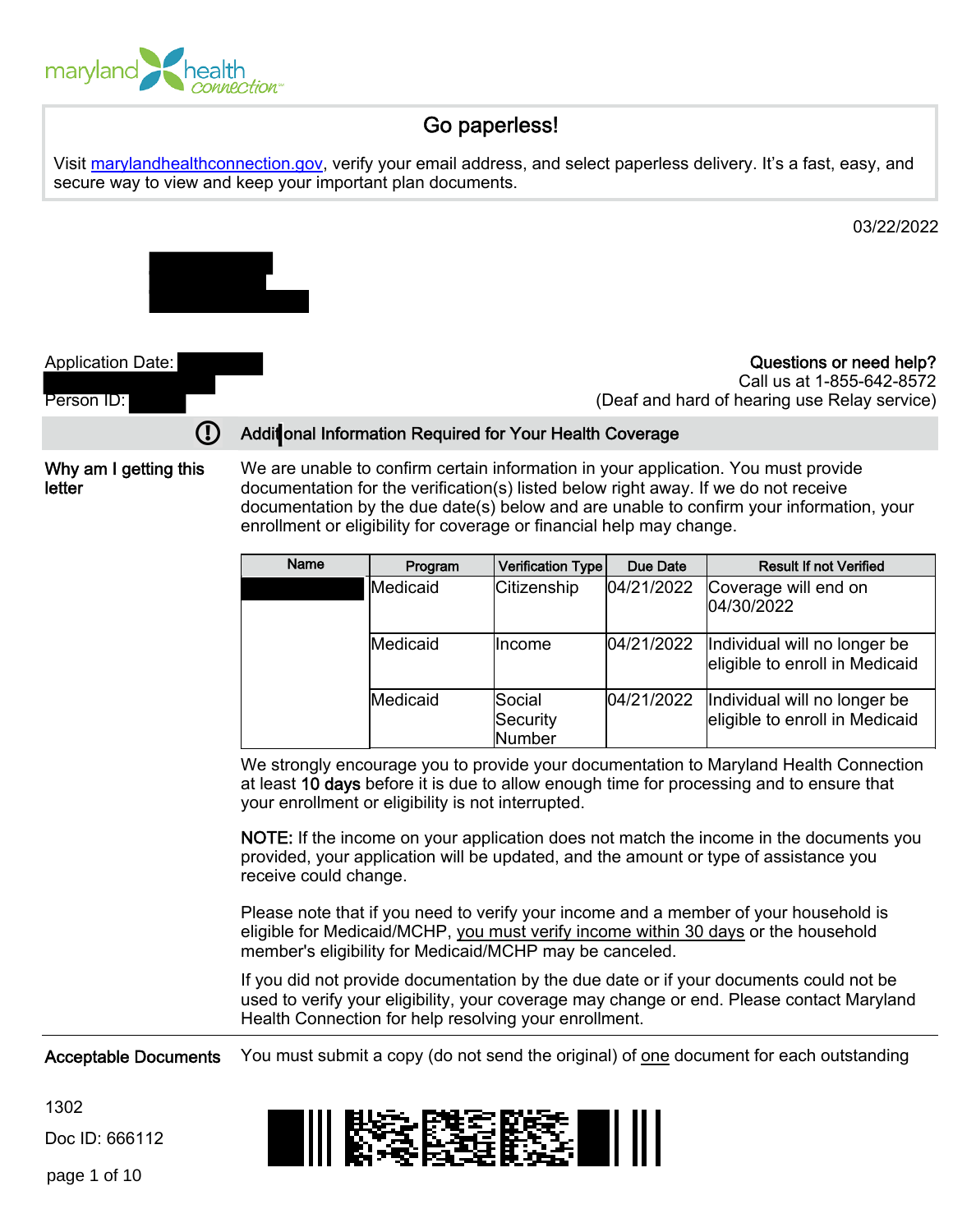

|                                          | verification type requested above (citizenship, identity, lawful presence/immigration status,<br>and/or income).                                                                                                                                                                                                                                                                                                                                                                                                                                                                                                                                                                                                                                                                                         |  |  |  |  |
|------------------------------------------|----------------------------------------------------------------------------------------------------------------------------------------------------------------------------------------------------------------------------------------------------------------------------------------------------------------------------------------------------------------------------------------------------------------------------------------------------------------------------------------------------------------------------------------------------------------------------------------------------------------------------------------------------------------------------------------------------------------------------------------------------------------------------------------------------------|--|--|--|--|
|                                          | Please refer to the end of this notice for a list of documents that are accepted for each type<br>of verification. You can also find a full list of documents that you may submit for each<br>verification type at www.marylandhealthconnection.gov/assets/<br>MHC VCL Doc Checklist.pdf. Other documents may be acceptable. Please contact<br>Maryland Health Connection if you have any questions about what documents may be<br>used to verify your information.                                                                                                                                                                                                                                                                                                                                      |  |  |  |  |
| <b>How to Submit</b><br><b>Documents</b> | You can submit documents using our mobile app, online, by mail or in-person.                                                                                                                                                                                                                                                                                                                                                                                                                                                                                                                                                                                                                                                                                                                             |  |  |  |  |
|                                          | Mobile App: Using our free Enroll MHC mobile app for iOS and Android is the quickest and<br>easiest way to submit your documents. Using this App you can upload pictures of your<br>documents using the camera of your mobile device.                                                                                                                                                                                                                                                                                                                                                                                                                                                                                                                                                                    |  |  |  |  |
|                                          | To get our mobile app, go to the App Store on iOS devices or the Google Play Store on<br>Android devices and search for "Enroll MHC" or "Maryland Health Connection" to find and<br>download the app.                                                                                                                                                                                                                                                                                                                                                                                                                                                                                                                                                                                                    |  |  |  |  |
|                                          | Once the app is installed, open it and tap on "Submit Verifications" on the home page to<br>login with your Maryland Health Connection user account and take pictures of your<br>verification documents.                                                                                                                                                                                                                                                                                                                                                                                                                                                                                                                                                                                                 |  |  |  |  |
|                                          | Online: Log into your online account at MarylandHealthConnection.gov and click on the<br>"My Inbox" tab. For each verification required:                                                                                                                                                                                                                                                                                                                                                                                                                                                                                                                                                                                                                                                                 |  |  |  |  |
|                                          | Select "Verifications" in the Document Category dropdown and select the type of<br>$\bullet$<br>document you are providing in the Document Type dropdown.<br>Select the household member for which the document applies.<br>$\bullet$<br>Provide additional information if necessary.<br>$\bullet$<br>Click "Browse" and select the document file from your computer/tablet/laptop,<br>$\bullet$<br>and click "Open" (If you don't have the document(s) electronically, you will need<br>to mail your documents with the cover sheet that was included with your notice.<br>To print a copy of the cover sheet, click "I don't have an electronic copy and need<br>to mail my document").<br>To add another document, click the "Add Another Document" link.<br>Click "Submit" to submit your documents. |  |  |  |  |
|                                          | Mail: If you are unable to submit documents online, you may mail them to:                                                                                                                                                                                                                                                                                                                                                                                                                                                                                                                                                                                                                                                                                                                                |  |  |  |  |
|                                          | Maryland Health Connection P.O. Box 857, Lanham, MD 20703                                                                                                                                                                                                                                                                                                                                                                                                                                                                                                                                                                                                                                                                                                                                                |  |  |  |  |
|                                          | You must include the attached cover sheet with any documents that you submit by mail.                                                                                                                                                                                                                                                                                                                                                                                                                                                                                                                                                                                                                                                                                                                    |  |  |  |  |
|                                          | In-Person: You can bring your documentation to a Local Health Department, Department of<br>Social Services or regional connector entity office. A list of connector entities is included<br>with this notice.                                                                                                                                                                                                                                                                                                                                                                                                                                                                                                                                                                                            |  |  |  |  |
| 1302<br>Doc ID: 666112                   |                                                                                                                                                                                                                                                                                                                                                                                                                                                                                                                                                                                                                                                                                                                                                                                                          |  |  |  |  |

page 2 of 10

1302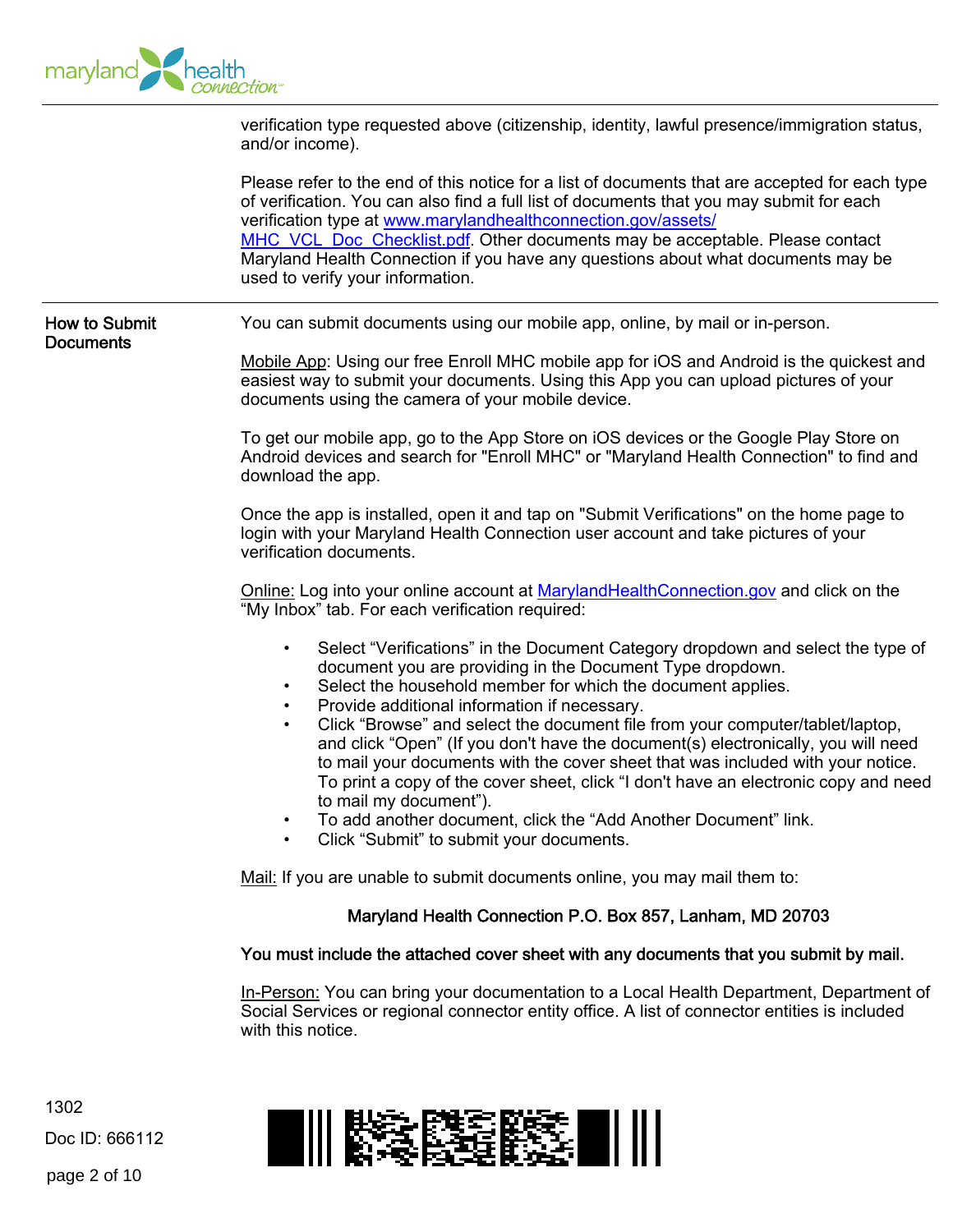

| <b>Health Plan</b>                | Enrollment in a Qualified Once we receive the requested information, we will notify you of any changes to your<br>household's eligibility for financial assistance and for enrollment in a qualified health plan.<br>If the documents you provided do not verify information in your application, we will notify<br>you of next steps. Your household's eligibility for enrollment in a Qualified Health Plan or<br>for financial assistance may change based on the documentation you provided to Maryland<br>Health Connection. If there are no changes required, there is nothing else you need to. |  |  |  |
|-----------------------------------|--------------------------------------------------------------------------------------------------------------------------------------------------------------------------------------------------------------------------------------------------------------------------------------------------------------------------------------------------------------------------------------------------------------------------------------------------------------------------------------------------------------------------------------------------------------------------------------------------------|--|--|--|
| <b>Questions or Need</b><br>Help? | Maryland Health Connection wants to make choosing health coverage as easy as possible.<br>You can get free help understanding this information or enrolling in coverage.                                                                                                                                                                                                                                                                                                                                                                                                                               |  |  |  |
|                                   | You may also get free, in-person help from an authorized insurance broker, connector<br>entity navigator or by calling us at 1-855-642-8572 (Deaf and hard of hearing use Relay<br>service). You can find local help at MarylandHealthConnection.gov/help.                                                                                                                                                                                                                                                                                                                                             |  |  |  |
|                                   | If you have a disability, you may request and receive a reasonable accommodation or<br>special help from Maryland Health Connection when it is necessary to allow you to apply<br>for and receive services through Maryland Health Connection.                                                                                                                                                                                                                                                                                                                                                         |  |  |  |
|                                   | Sincerely,<br>Maryland Health Connection                                                                                                                                                                                                                                                                                                                                                                                                                                                                                                                                                               |  |  |  |

page 3 of 10

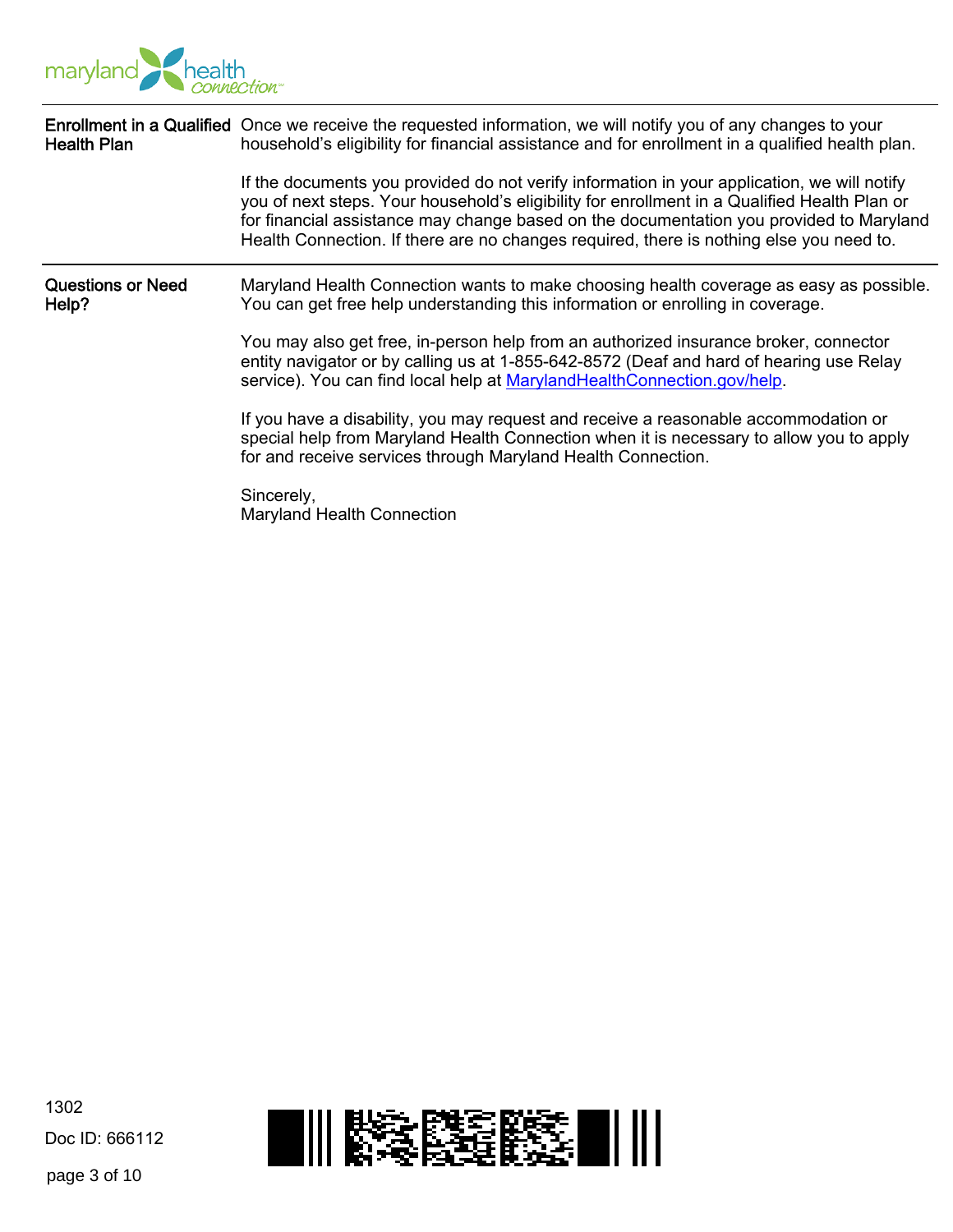

#### View your notice electronically using our mobile app

You can view notices in your online account, or now by downloading our free mobile app. Go to the App Store on iOS devices or the Google Play Store on Android devices and search for "Enroll MHC" to find and download the app.

Once the app is installed, open it and tap on "Access Your Inbox" to log in with your Maryland Health Connection account.

1302 Doc ID: 666112

page 4 of 10

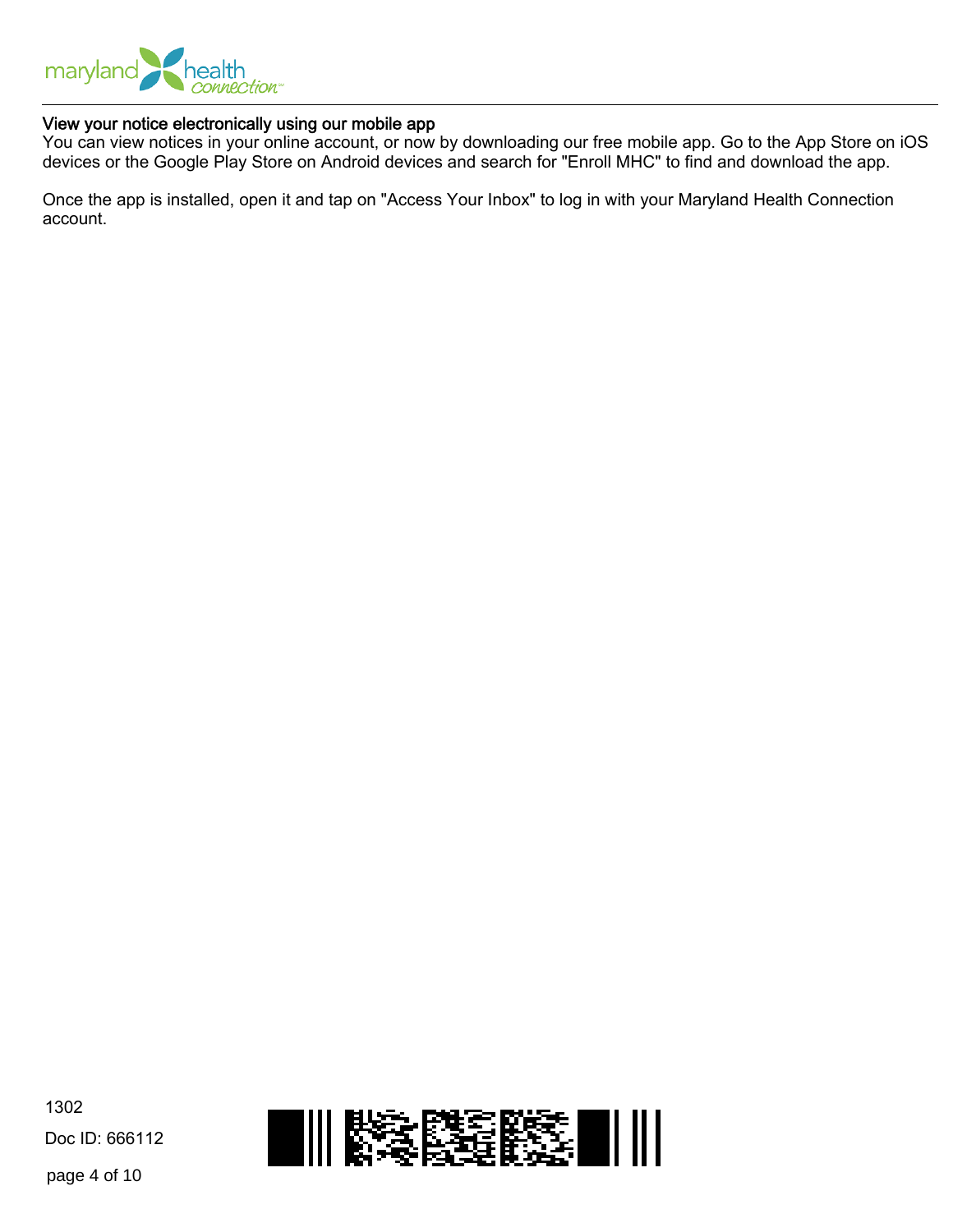

| ACCEPTABLE DOCUMENTS FOR OUTSTANDING VERIFICATIONS                                                                                                                       |                                                                                                                                                                                                                                                                                                                                                                                                                                                                                                                                                                                                                                                                                                                                                                                                                                                                                                                                                                                                                                                                                                                                                                                                                                                                                                                                                                                                                                                                                                                                                                                                                                                                                                                                                                                                                                                                                                                                                                                                                                                                                                                                                                                                                                                                                                                                                            |  |  |  |  |
|--------------------------------------------------------------------------------------------------------------------------------------------------------------------------|------------------------------------------------------------------------------------------------------------------------------------------------------------------------------------------------------------------------------------------------------------------------------------------------------------------------------------------------------------------------------------------------------------------------------------------------------------------------------------------------------------------------------------------------------------------------------------------------------------------------------------------------------------------------------------------------------------------------------------------------------------------------------------------------------------------------------------------------------------------------------------------------------------------------------------------------------------------------------------------------------------------------------------------------------------------------------------------------------------------------------------------------------------------------------------------------------------------------------------------------------------------------------------------------------------------------------------------------------------------------------------------------------------------------------------------------------------------------------------------------------------------------------------------------------------------------------------------------------------------------------------------------------------------------------------------------------------------------------------------------------------------------------------------------------------------------------------------------------------------------------------------------------------------------------------------------------------------------------------------------------------------------------------------------------------------------------------------------------------------------------------------------------------------------------------------------------------------------------------------------------------------------------------------------------------------------------------------------------------|--|--|--|--|
| <b>Social Security Number</b>                                                                                                                                            | Social Security card<br>$\bullet$<br>Tax form $(s)$<br>$\bullet$<br>Benefit or income statement from Social Security containing your SSN<br>$\bullet$<br>Pending application for an SSN<br>$\bullet$<br>Letter from Social Security stating that you're not eligible for an SSN or are only<br>$\bullet$<br>eligible for a non-work SSN<br>Letter stating that you refuse to obtain an SSN for established religious<br>$\bullet$<br>objections                                                                                                                                                                                                                                                                                                                                                                                                                                                                                                                                                                                                                                                                                                                                                                                                                                                                                                                                                                                                                                                                                                                                                                                                                                                                                                                                                                                                                                                                                                                                                                                                                                                                                                                                                                                                                                                                                                            |  |  |  |  |
| U.S. Citizenship<br>To verify citizenship,<br>please provide:<br>one document from<br>List A<br><b>OR</b><br>one document from<br>List B and one<br>document from List C | List A<br>U.S. Passport<br>$\bullet$<br>Certificate of U.S. Citizenship<br>$\bullet$<br>Certificate of Naturalization<br>$\bullet$<br>Native American tribal documents<br>$\bullet$<br>(e.g. Tribal Enrollment Card, Certificate of Degree of Indian Blood, Tribal<br>Census document, or documents on tribal letterhead signed by the tribal official)<br>List B<br>U.S. Public Birth Certificate<br>$\bullet$<br>Certification of Report of Birth<br>$\bullet$<br>Consular Report of Birth Abroad of a U.S. Citizen<br>$\bullet$<br><b>Certification of Birth</b><br>$\bullet$<br>U.S. Citizen ID Card<br>$\bullet$<br>Northern Marianas ID Card<br>$\bullet$<br>Adoption Papers showing the person's name and U.S. place of birth<br>$\bullet$<br>Evidence of U.S. Civil Service employment before June 1, 1976<br>$\bullet$<br>U.S. Military Record showing U.S. place of birth<br>$\bullet$<br>U.S. Medical Record showing U.S. place of birth<br>$\bullet$<br>U.S. life, health or other insurance record showing U.S. place of birth<br>$\bullet$<br>Religious record showing U.S. place of birth recorded in the U.S.<br>$\bullet$<br>School record showing the child's name and U.S. place of birth<br>$\bullet$<br>Federal or State census record showing U.S. citizenship or U.S. place of birth<br>List <sub>C</sub><br>Driver's license issued by a State or Territory with a photo or other identifying<br>ınto<br>Identification card or official document issued by federal, state or local<br>$\bullet$<br>government with a photo or other identifying info<br>Military Dependent's Identification Card<br>$\bullet$<br>School Identification Card with a photo<br>$\bullet$<br>U.S. Military Card or Draft Record<br>$\bullet$<br>U.S. Coast Guard Merchant Mariner Card<br>$\bullet$<br>Clinic, doctor, hospital or school record for children under age 19<br>$\bullet$<br>Finding of identity from a Federal or State governmental agency<br>$\bullet$<br>Finding of identity from an Express Lane agency<br>$\bullet$<br>Two documents containing consistent information that corroborates an<br>$\bullet$<br>applicant's identity (e.g. employer identification cards, high school and college<br>diplomas [including high school equivalency diplomas], marriage certificates,<br>divorce decrees, and property deeds or titles.) |  |  |  |  |
| 1302<br>Doc ID: 666112                                                                                                                                                   |                                                                                                                                                                                                                                                                                                                                                                                                                                                                                                                                                                                                                                                                                                                                                                                                                                                                                                                                                                                                                                                                                                                                                                                                                                                                                                                                                                                                                                                                                                                                                                                                                                                                                                                                                                                                                                                                                                                                                                                                                                                                                                                                                                                                                                                                                                                                                            |  |  |  |  |

page 5 of 10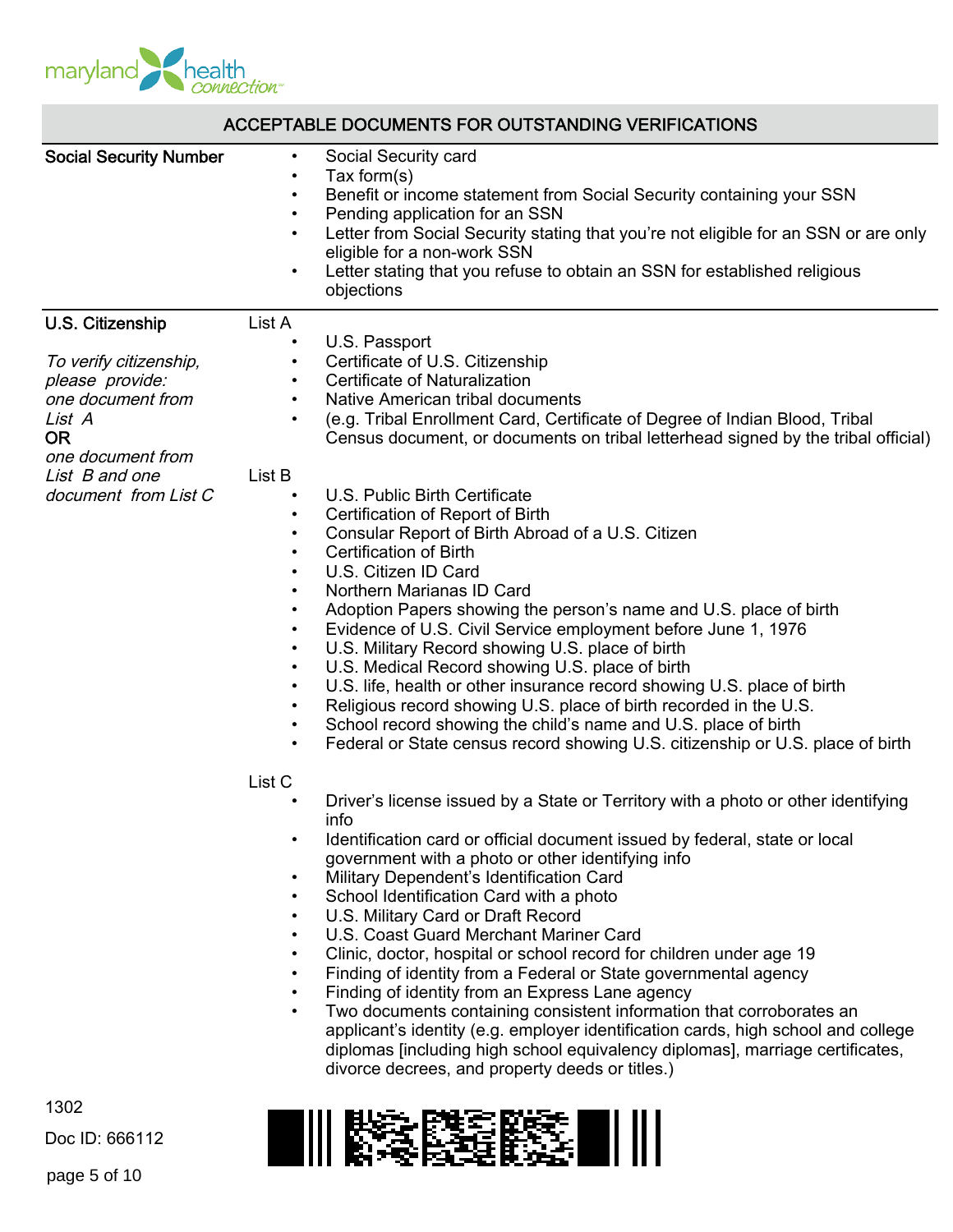

| Income | Most recent pay stubs (two weekly; two biweekly; or one monthly)<br>$\bullet$<br>Tax records or returns<br>$\bullet$<br><b>Unemployment Award Notice</b><br>$\bullet$<br><b>Business records</b><br>$\bullet$<br><b>Statement of Projected Earnings</b><br>$\bullet$<br>Department of Labor statement<br>$\bullet$<br>Employer letter<br>$\bullet$<br><b>Income Source Statement</b><br>$\bullet$<br>Social Security Administration benefits information (e.g. Benefit Verification<br>$\bullet$<br>Letter, also called a Budget Letter; Benefits Letter or Income Letter; Payment<br>History; Earning Record)<br>Signed Affidavit of Current Income To obtain the income affidavit form, go to<br>$\bullet$<br>https://www.marylandhealthconnection.gov/wpcontent/uploads/2014/12/<br><b>Affidavit Current Income.pdf or call the Maryland Health Connection Call</b><br>Center to request one. |
|--------|--------------------------------------------------------------------------------------------------------------------------------------------------------------------------------------------------------------------------------------------------------------------------------------------------------------------------------------------------------------------------------------------------------------------------------------------------------------------------------------------------------------------------------------------------------------------------------------------------------------------------------------------------------------------------------------------------------------------------------------------------------------------------------------------------------------------------------------------------------------------------------------------------|
|        | Self-Employment<br>1040 SE with Schedule C, F, or SE (for self-employment income)<br>1065 Schedule K1 with Schedule E<br>$\bullet$<br>Tax return<br>$\bullet$<br>Bookkeeping records Receipts for ALL allowable expenses<br>$\bullet$<br>Bank Statements (personal & business) and cancelled checks<br>$\bullet$<br>Signed time sheets and receipt of payroll, if you have employees<br>$\bullet$<br>Most recent quarterly or year-to-date profit and loss statement<br>$\bullet$<br>Affidavit of Self-Employment Income<br>$\bullet$<br>To obtain the self employment income affidavit form, go to https://                                                                                                                                                                                                                                                                                     |

[www.marylandhealthconnection.gov/assets/selfempincomeaffidavit.pdf](https://www.marylandhealthconnection.gov/assets/selfempincomeaffidavit.pdf) or call the Maryland Health Connection Call Center to request one.

#### Unearned Income

- Annuity statement
- Statement of pension distribution from any government or private source
- Worker's compensation letter
- Prizes, settlements, and awards, including court-ordered awards letter
- Proof of gifts and contributions
- Proof of inheritances in cash or property
- Proof of strike pay and other benefits from unions
- Sales receipts or other proof of money received from the sale, exchange or replacement of things you own
- Interests and dividends income statement
- Loan statement showing loan proceeds
- Royalty income statement or 1099-MISC
- Proof of bonus/incentive payments (like a letter of bank statement showing deposit)
- Proof of severance pay
- Pay stub indicating sick pay
- Letter, deposit, or other proof of deferred compensation payments
- Pay stub indicating substitute/assistant pay
- Pay stub indicating vacation pay
- Proof of residuals
	- Letter, deposit, or other proof of travel/business reimbursement pay

1302

Doc ID: 666112

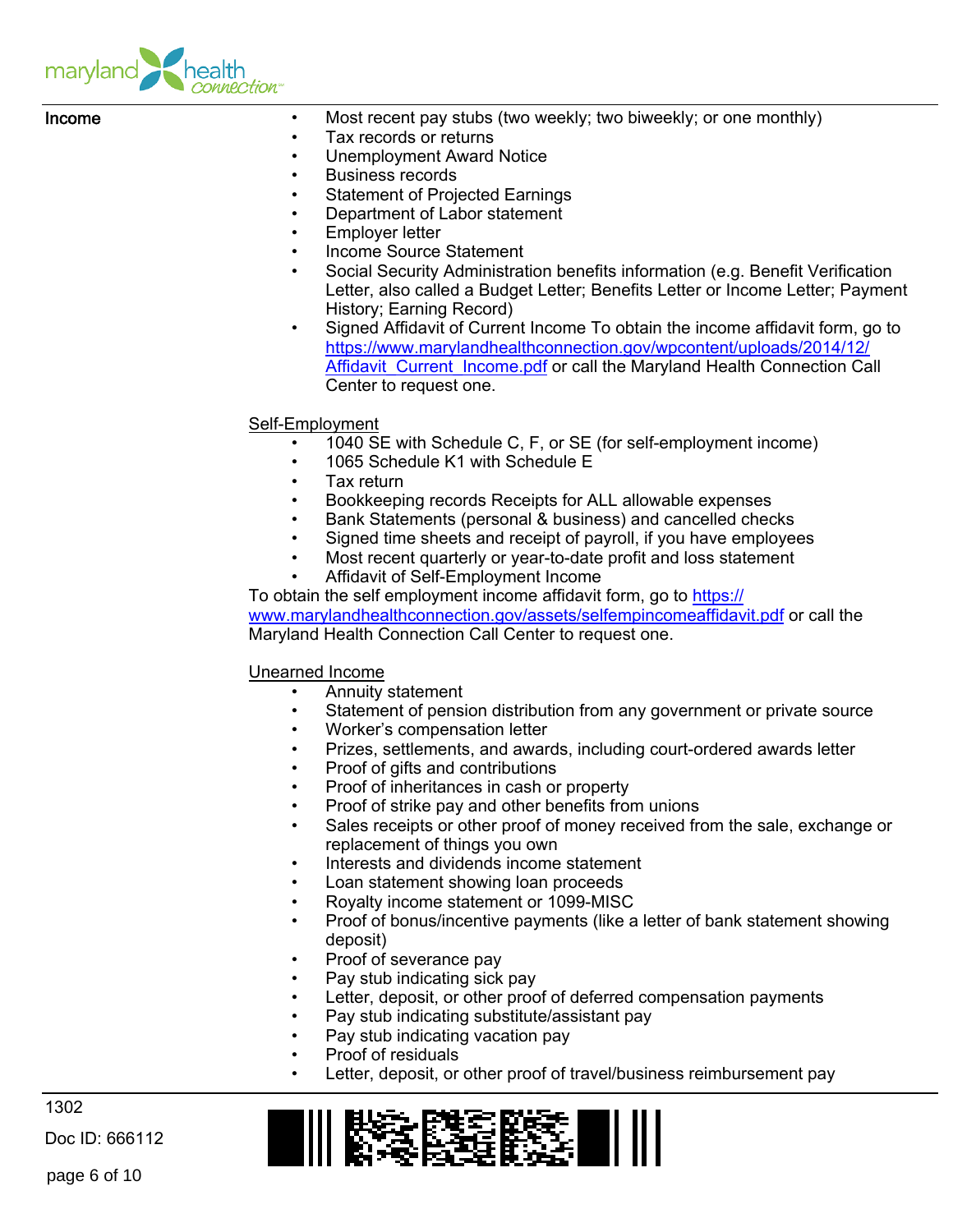

## **Maryland Health Connection Consumer Assistance Organizations**

| <b>Region</b>                    | <b>Counties Served</b>                                                        | <b>Entity Name</b>                                           | <b>Phone and Website</b>                                                                           |
|----------------------------------|-------------------------------------------------------------------------------|--------------------------------------------------------------|----------------------------------------------------------------------------------------------------|
| CENTRAL                          | Baltimore City,<br><b>Baltimore County, Anne</b><br>Arundel                   | <b>HealthCare Access</b><br>Maryland                         | Call 410-500-4710 or 855-288-3667<br><b>TOLL-FREE or visit</b><br>www.healthcareaccessmaryland.org |
| <b>UPPER SHORE</b>               | Harford, Cecil, Kent,<br>Queen Anne's, Talbot,<br>Caroline, and<br>Dorchester | Seedco                                                       | Call 1-866-492-6057 or visit<br>www.SEEDCO.org/affordable-health-<br>care-maryland/                |
| <b>LOWER SHORE</b>               | Wicomico, Somerset,<br>Worcester                                              | Lower Shore Health<br><b>Insurance Assistance</b><br>Program | Call 1-855-445-5540 or visit<br>lowershorehealth.org                                               |
| <b>FAR WEST</b>                  | Garrett, Allegany,<br>Washington                                              | <b>AHEC West Health</b><br>Insurance Program                 | Call 1-888-202-0212 or visit<br>www.ahecwest.org/wmic                                              |
| <b>MONTGOMERY</b>                | Montgomery                                                                    | <b>Montgomery County</b><br><b>Health Connection</b>         | Call 240-777-1815 or visit<br>www.montgomeryhealthconnection.org                                   |
| <b>PRINCE</b><br><b>GEORGE'S</b> | Prince George's                                                               | <b>Prince George's County</b><br><b>Health Connect</b>       | Call 301-927-4500 or visit<br>www.PGchealthconnect.org                                             |
| <b>MIDWEST</b>                   | Frederick, Carroll,<br>Howard                                                 | <b>HealthCare Access</b><br>Maryland                         | Call 410-500-4710 or 855-288-3667<br><b>TOLL-FREE or visit</b><br>www.healthcareaccessmaryland.org |
| <b>SOUTHERN</b>                  | Calvert, Charles, and<br>St. Mary's                                           | Seedco                                                       | Call 1-855-339-3007 or visit<br>www.SEEDCO.org/affordable-health-<br>care-maryland/                |

1302 Doc ID: 666112



page 7 of 10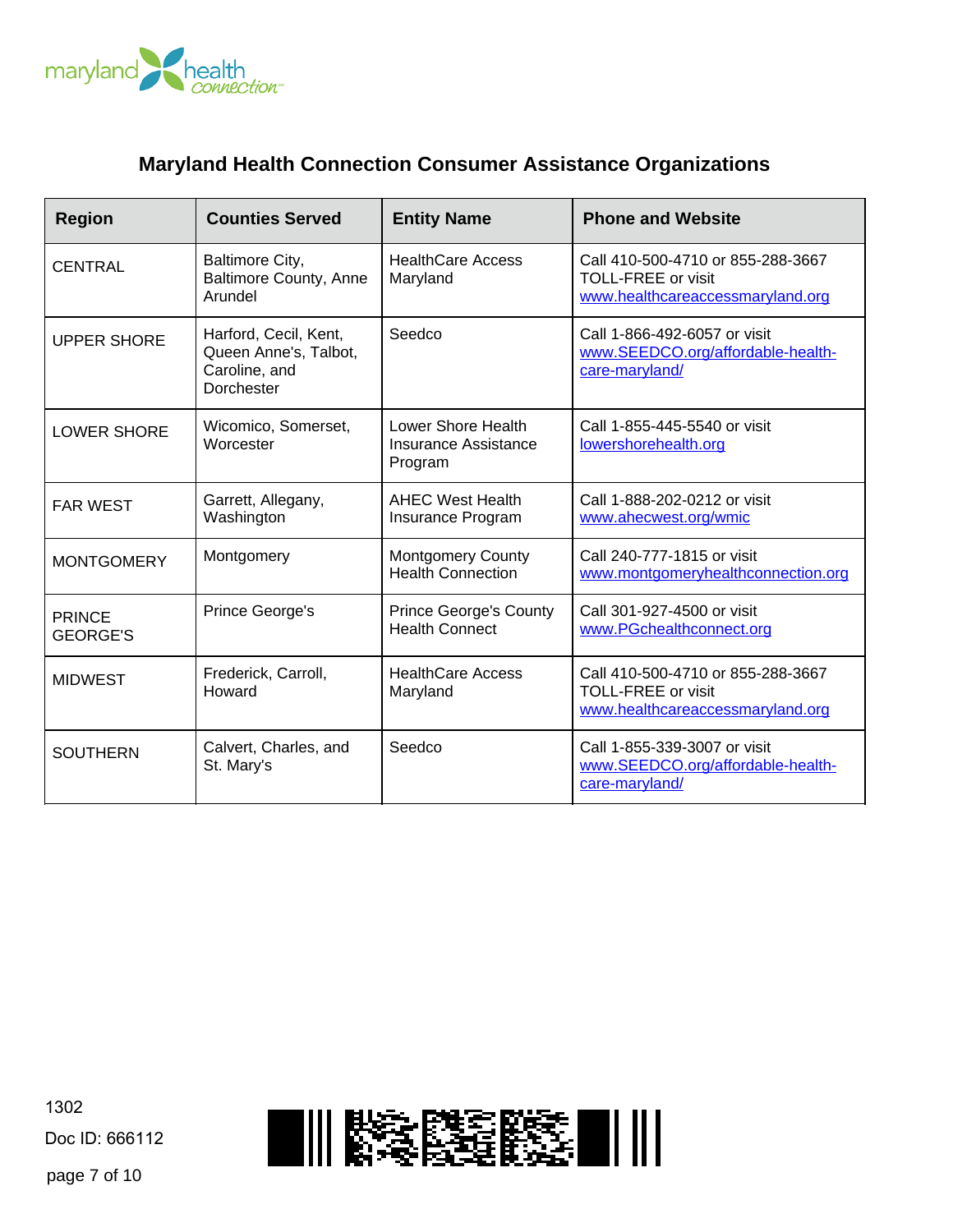

#### Nondiscrimination and Accessibility Requirements Notice

Maryland Health Connection complies with applicable Federal civil rights laws and does not discriminate on the basis of race, color, national origin, age, disability, or sex. Maryland Health Connection does not exclude people or treat them differently, because of race, color, national origin, age, disability or sex.

Maryland Health Connection:

- Provides free auxiliary aids and services to people with disabilities to communicate effectively with us, such as qualified sign language interpreters and written information in other formats (large print, audio, accessible electronic formats, other formats).
- Provides free language assistance services to people whose primary language is not English, such as qualified interpreters and information written in other languages.

If you need these services, please call 855-642-8572 for help.

#### How to File a Discrimination Grievance

If you believe that Maryland Health Connection has failed to provide these services or discriminated in another way on the basis of race, color, national origin, age, disability or sex, you can file a grievance in writing by mail or email with:

Civil Rights Coordinator Phone: 410-547-6862 Fax: 410-547-6805 MD Relay TTY: 7-1-1 or 800-735-2258 Email:<MHCCivil.Rights@Maryland.gov> Mail: 750 E. Pratt Street, 6th Floor, Baltimore, Maryland 21202

You also may file a civil rights complaint with the U.S. Department of Health and Human Services, Office for Civil Rights electronically through the Office for Civil Rights Complaint Portal, available at [https://ocrportal.hhs.gov/ocr/](https://ocrportal.hhs.gov/ocr/portal/lobby.jsf) [portal/lobby.jsf](https://ocrportal.hhs.gov/ocr/portal/lobby.jsf), or by mail or phone at: U.S. Department of Health and Human Services, 200 Independence Avenue SW., Room 509F, HHH Building, Washington, DC 20201; 1-800-868-1019; 800-537-7697 (TDD). Complaint forms are available at <http://www.hhs.gov/ocr/office/file/index.html>.

1302 Doc ID: 666112

page 8 of 10

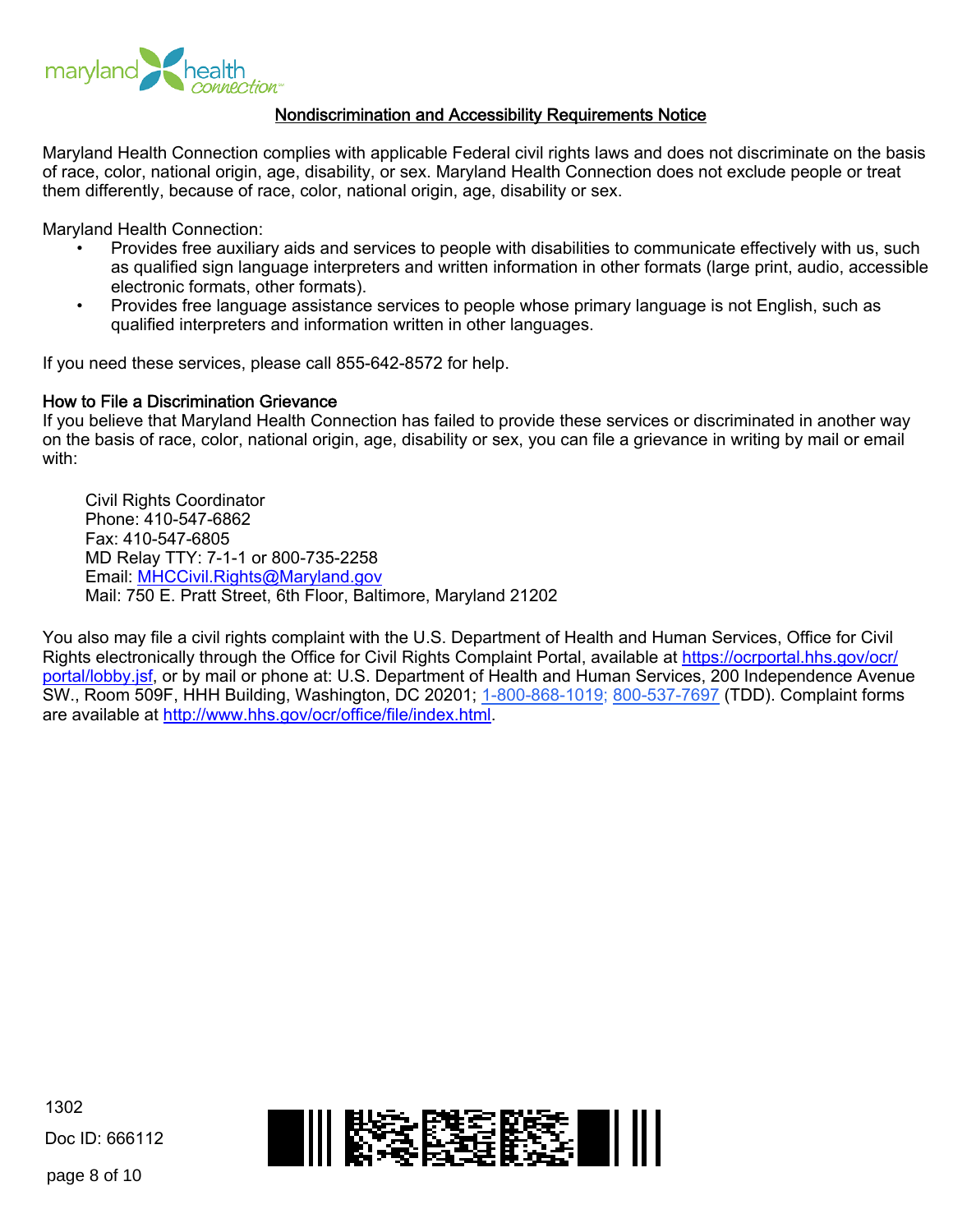

Maryland Health Connection P.O. Box 857 Lanham, MD 20703

#### IMPORTANT: YOU MUST INCLUDE THIS COVER SHEET WITH ALL DOCUMENTS RETURNED TO MARYLAND HEALTH CONNECTION.

Person ID : 240345 Application ID : 238545

1302 Doc ID: 666112



page 9 of 10